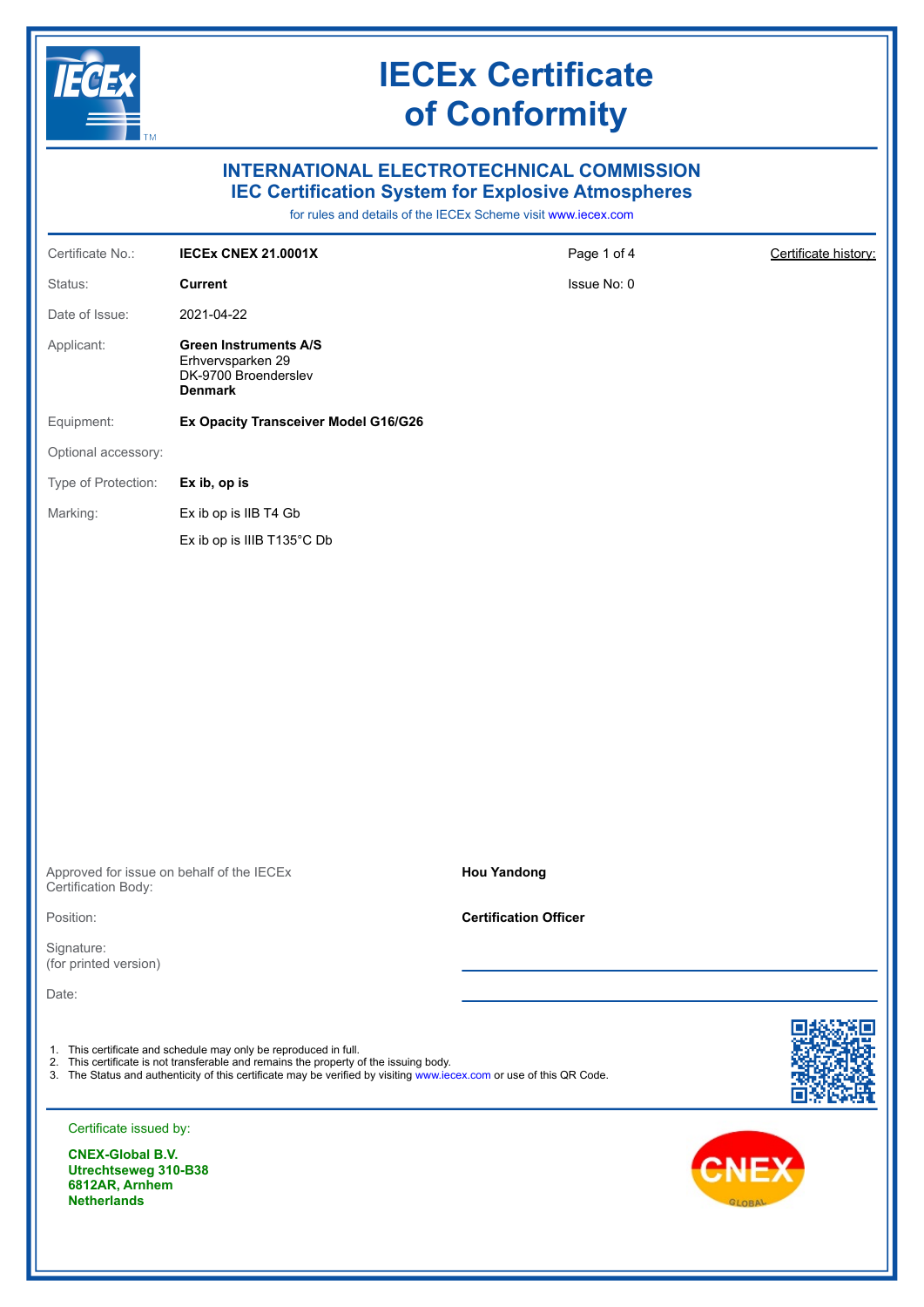|                                                                                                                                                                                                                                                                                                                                                                                                                                                                                                          | <b>IECEx Certificate</b><br>of Conformity                                                                 |             |  |  |  |  |  |
|----------------------------------------------------------------------------------------------------------------------------------------------------------------------------------------------------------------------------------------------------------------------------------------------------------------------------------------------------------------------------------------------------------------------------------------------------------------------------------------------------------|-----------------------------------------------------------------------------------------------------------|-------------|--|--|--|--|--|
| Certificate No.:                                                                                                                                                                                                                                                                                                                                                                                                                                                                                         | <b>IECEX CNEX 21,0001X</b>                                                                                | Page 2 of 4 |  |  |  |  |  |
| Date of issue:                                                                                                                                                                                                                                                                                                                                                                                                                                                                                           | 2021-04-22                                                                                                | Issue No: 0 |  |  |  |  |  |
| Manufacturer:                                                                                                                                                                                                                                                                                                                                                                                                                                                                                            | <b>Green Instruments A/S</b><br>Erhvervsparken 29<br>DK-9700 Broenderslev<br><b>Denmark</b>               |             |  |  |  |  |  |
| Additional<br>manufacturing<br>locations:                                                                                                                                                                                                                                                                                                                                                                                                                                                                |                                                                                                           |             |  |  |  |  |  |
| This certificate is issued as verification that a sample(s), representative of production, was assessed and tested and found to comply with the<br>IEC Standard list below and that the manufacturer's quality system, relating to the Ex products covered by this certificate, was assessed and<br>found to comply with the IECEx Quality system requirements. This certificate is granted subject to the conditions as set out in IECEx Scheme<br>Rules, IECEx 02 and Operational Documents as amended |                                                                                                           |             |  |  |  |  |  |
| <b>STANDARDS:</b><br>The equipment and any acceptable variations to it specified in the schedule of this certificate and the identified documents, was found<br>to comply with the following standards                                                                                                                                                                                                                                                                                                   |                                                                                                           |             |  |  |  |  |  |
| IEC 60079-0:2017<br>Edition: 7.0                                                                                                                                                                                                                                                                                                                                                                                                                                                                         | Explosive atmospheres - Part 0: Equipment - General requirements                                          |             |  |  |  |  |  |
| IEC 60079-11:2011<br>Edition:6.0                                                                                                                                                                                                                                                                                                                                                                                                                                                                         | Explosive atmospheres - Part 11: Equipment protection by intrinsic safety "i"                             |             |  |  |  |  |  |
| IEC 60079-28:2015<br>Edition:2                                                                                                                                                                                                                                                                                                                                                                                                                                                                           | Explosive atmospheres - Part 28: Protection of equipment and transmission systems using optical radiation |             |  |  |  |  |  |

This Certificate **does not** indicate compliance with safety and performance requirements other than those expressly included in the Standards listed above.

#### **TEST & ASSESSMENT REPORTS:**

A sample(s) of the equipment listed has successfully met the examination and test requirements as recorded in:

Test Report:

NL/CNEX/ExTR21.0001/00

Quality Assessment Report:

GB/EXV/QAR21.0004/00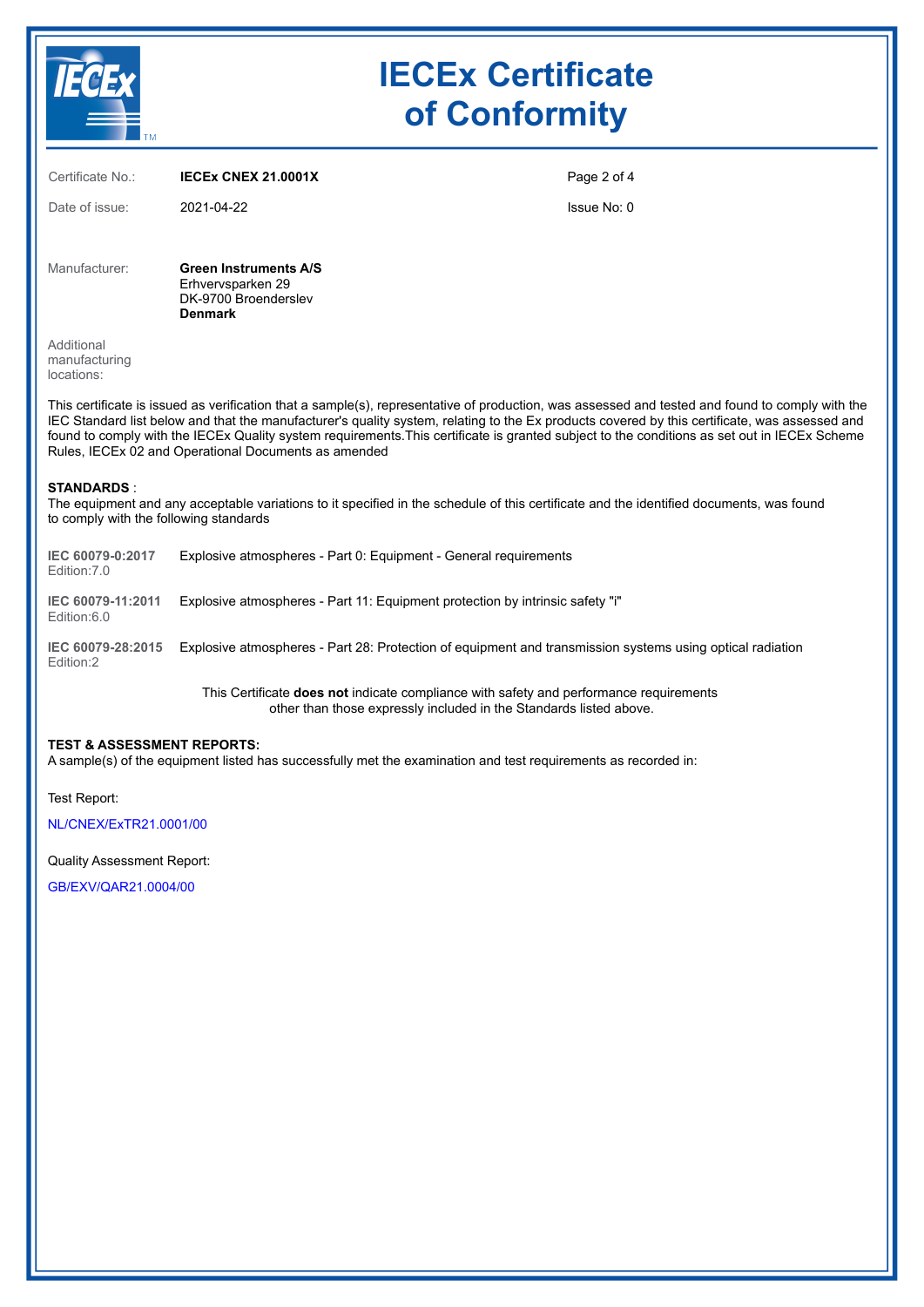

# **IECEx Certificate of Conformity**

Certificate No.: **IECEx CNEX 21.0001X**

Page 3 of 4

Date of issue: 2021-04-22

Issue No: 0

### **EQUIPMENT:**

Equipment and systems covered by this Certificate are as follows:

The Ex Opacity Transceiver type G16/G26 consists of enclosure and internal circuits and optical components. The enclosure consists of the transceiver house and the end lid. The transceiver housing is made of AISI 316 stainless steel. There is an optical window glued in front of the transceiver house. The optical window is made of N-BK7 tempered glass. The end lid is made of AISI 316 stainless steel and includes the keypad HMI interface. The Ex Opacity Transceiver is powered by an external power supply. External electrical connections are made through two ports: the Power Supply port and the Bus-Interface port.

For electrical parameters and further details, see the Annex to this certificate.

**SPECIFIC CONDITIONS OF USE: YES as shown below:**

The ambient temperature range is limited to -25°C … +55°C.

When installing and using the equipment, ensure overvoltage category I/II according to IEC60664-1 is fulfilled.

When installing and using in combustible dust environment, measures should be taken to prevent dust accumulation on the surface of the enclosure.

When installing and using the equipment, measures should be taken to protected from UV light.

Static Electricity Hazard – clean only with damp cloth.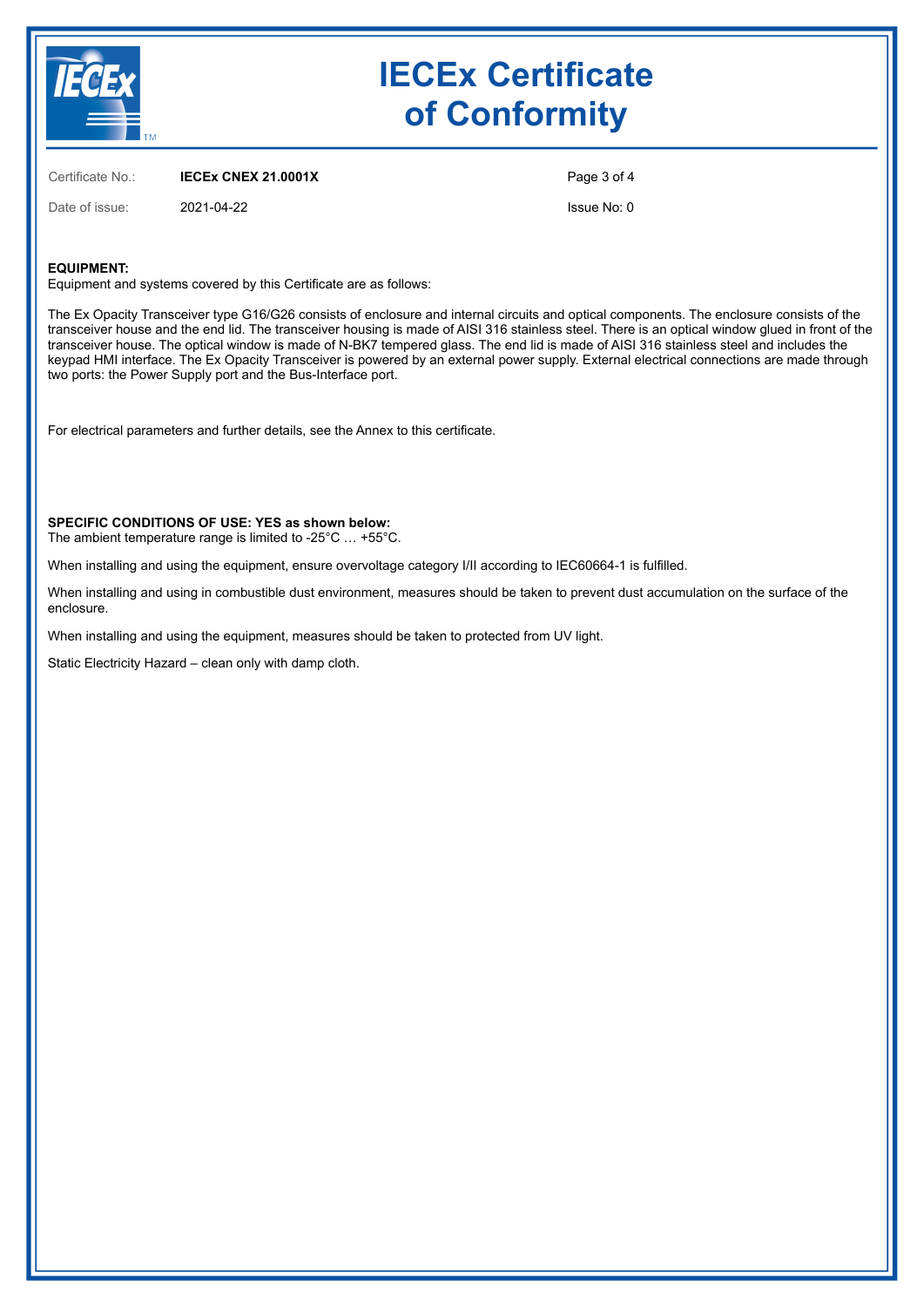

# **IECEx Certificate of Conformity**

Certificate No.: **IECEx CNEX 21.0001X**

Date of issue: 2021-04-22

Page 4 of 4

Issue No: 0

**Additional information:**

The enclosure of the Ex Opacity Transceiver model G16/G26 successfully passed the tests for the Ingress Protection Level IP54 to IEC 60529.

**Annex:**

P20078I-CCA certificate IECEx CNEX 21.0001X issue 0 Annex.pdf